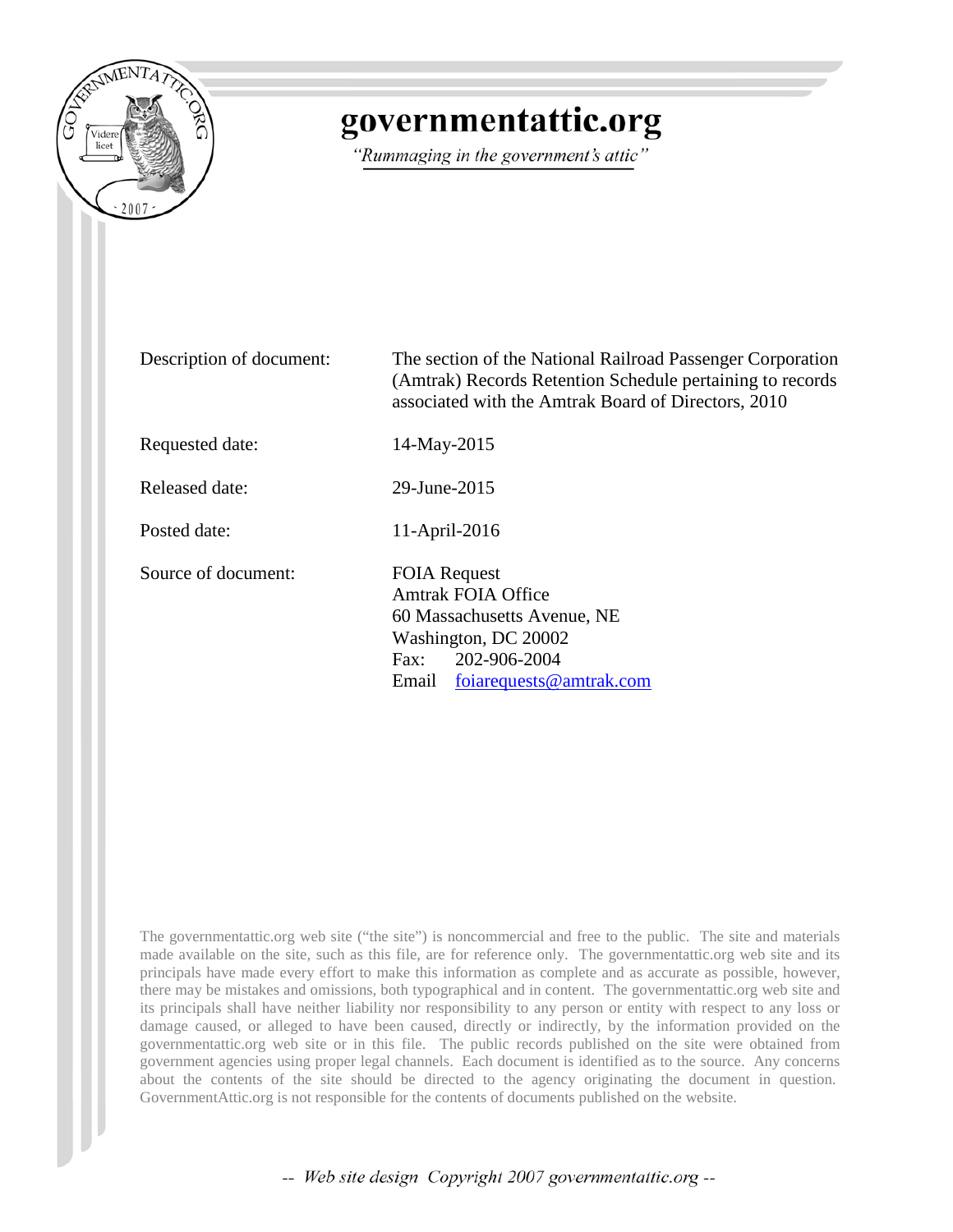

VIA E-MAIL

June 29, 2015

Re: Freedom of Information Act Request Tracking Number: 15-FOI-00137

Your May 14, 2015 request for information made under the Freedom of Information Act (FOIA) was received via e-mail by Amtrak's FOIA Office on the same date.

Your request seeks "a copy of the section of the Amtrak Records retention schedule that pertains to records associated with Amtrak Board of Directors."

Please find attached the requested information.

lfyou have any questions regarding the processing of your request, please feel free to contact me at (202) 906-3741 or via e-mail at Hawkins@amtrak.com.

If you have any qu<br>906-3741 or via e-i<br>Sincerely, *\*'-. *I Muu* / .<br>Sharron Hawkins

*Lead FOIA Specialist* 

Attachment